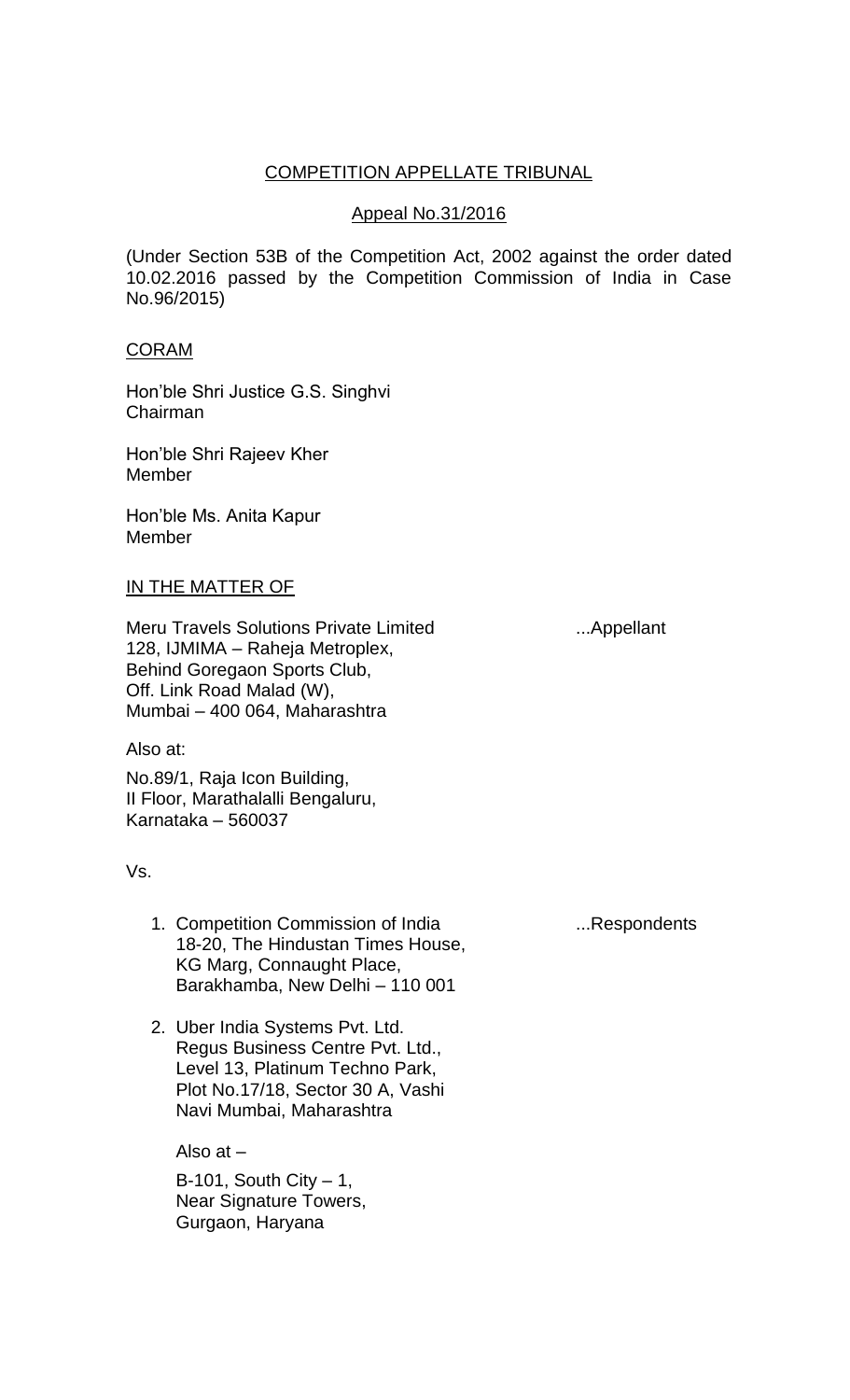- 3. Uber BV Vijzelstraat 68, Amsterdam, 1017, HL, The Netherlands
- 4. Uber International Holding BV Vijzelstraat 68, Amsterdam, 1017, HL, The Netherlands
- 5. Uber International BV Vijzelstraat 68, Amsterdam, 1017, HL, The Netherlands
- 6. Uber Technologies Inc. 182, Howard Street #8, San Francisco CA 94105
- Appearance: Shri A.N. Haksar, Senior Advocate assisted by Shri Udayan Jain, Shri Sonal Jain, Shri Akshay Nanda, Shri Rudra Dutta, Shri Manas Gaur, Ms. Khyati Dhupar and Ms. Anju Thomas, Advocates for the Appellant

Shri Amit Sibal, Senior Advocate assisted by Shri Aman Singh Sethi and Shri Tahir Siddiqui, Advocates for Respondent No. 2

None for Respondent Nos. 3 to 5

### ORDER

Having failed to satisfy the Competition Commission of India (the Commission) in forming prima facie opinion under Section 26(1) of the Competition Act (the Act), to order an investigation against alleged abuse of dominance by the respondent, the appellant has filed this appeal on 18.04.2016 against the order of the Commission dated 10.02.2016 in Case No.96 of 2015.

2. The appellant, M/s. Meru Travels Solutions Private Limited is a group holding company which provides radio taxi services through its fully owned subsidiaries namely, Meru Travels Solutions Private Limited and V – Link Automotive Services Private Limited. Both these subsidiaries are engaged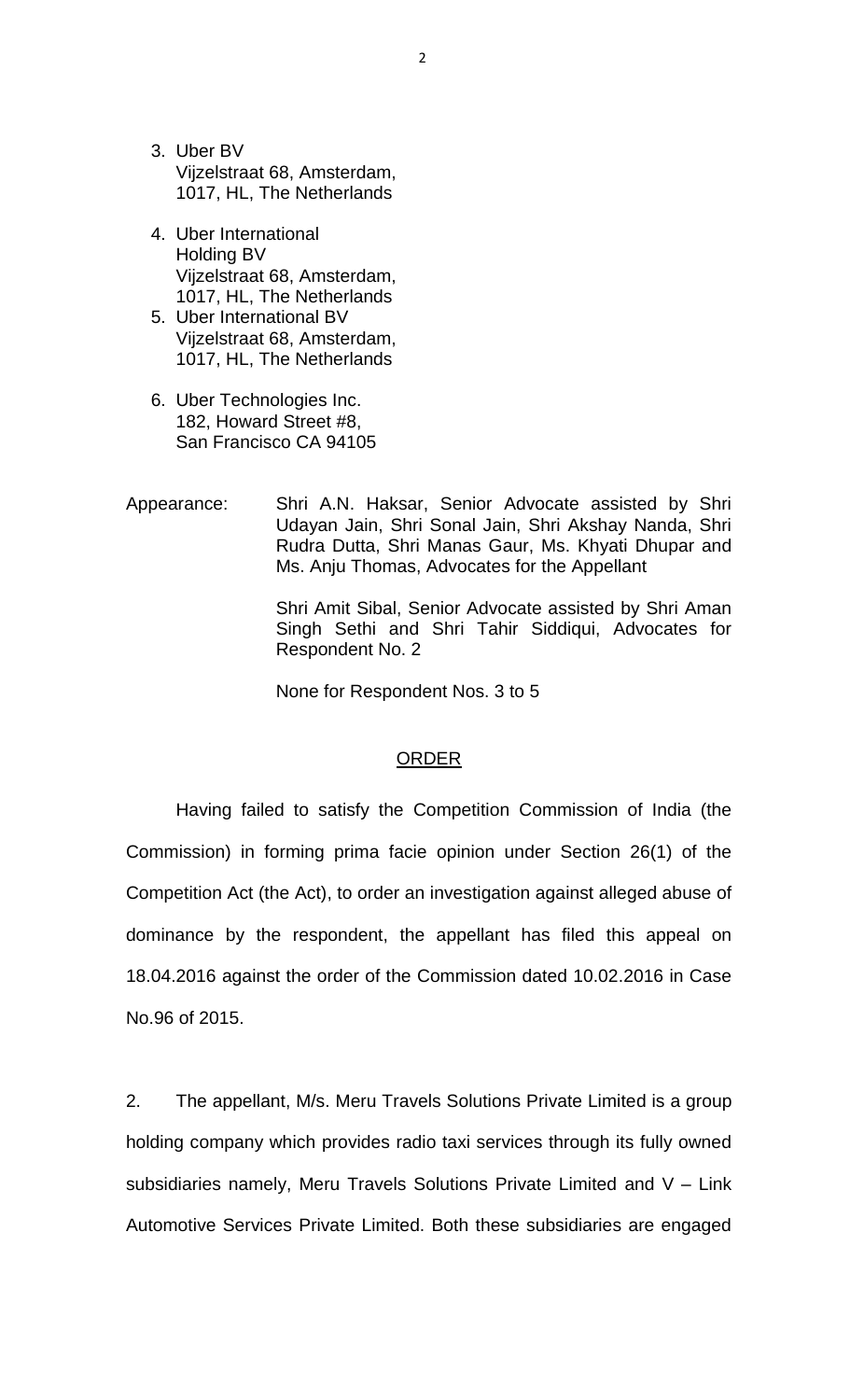in business of providing radio taxi services under the brand names, Meru, Meru Genie and Meru Flexi respectively in 21 major cities across India. The appellant started its Delhi operations in March 2008. Since 2012, appellant revised its business model and started providing radio taxi services through an aggregation model.

3. Respondent No.2, M/s. Uber India Systems Private Limited is a company registered in India whereas Respondent Nos.3 to 5, M/s. Uber BV, M/s. Uber International Holding BV (which holds 90% shares of Respondent No.2 besides 10% shares of Respondent No.2 are held by Respondent No.5 M/s. Uber International BV) are other associated companies. Respondent No.6 M/s. Uber International Technologies Inc. is the ultimate holding company of the Uber Group companies. (Respondent Nos.2 to 6 for short are termed 'Uber' hereinafter). According to the appeal memo, Uber provides radio taxi services under the brand name Uber. It entered the Indian market in 2013 and started its operations in Delhi NCR in December 2013. In Delhi NCR, they offer their services through three different brands which are Uber XL, Uber X and Uber Go.

4. The Appellant filed information under Section 19 of the Act before the Commission on 9<sup>th</sup> October, 2015. The main elements of the information were as follows:

i) It was stated that Respondent No.6 was founded by Travis Kalanick and Garett Camp in 2009 in the United States of America through various venture capital funds and private equity investors. Respondent No.6 routes the financial resources for India operations through Respondent No.3.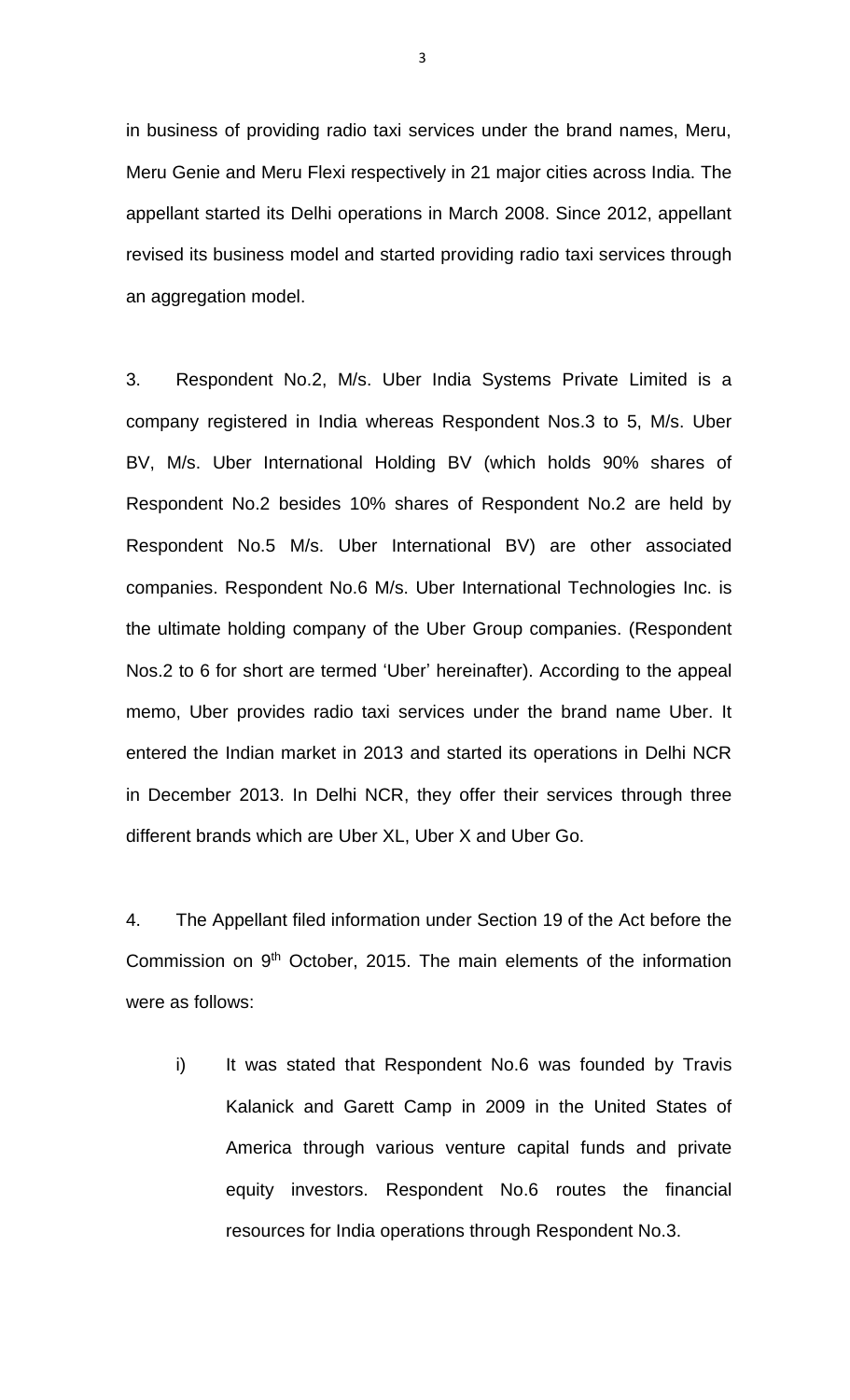- ii) The Appellant has given a table showing significant investments made in Respondent No.6. The primary reasons according to appellant for Uber's phenomenal growth is large global funding and anti-competitive business model allowing it to unleash a series of abusive practices prohibited under the Act.
- iii) Quoting certain newspaper reports, it has been stated that the company has earmarked US\$ one billion for its Indian operations to be spent within 6 to 9 months to reach a target figure of one million trips per day. Appellant has quoted several newspaper reports to establish the large financial backup available to Uber.
- iv) Since starting business in the Delhi NCR in December 2013, Uber has resorted to many abusive practices with the sole intent to establish its monopoly and eliminate otherwise equally efficient competitors from the market.
- v) Uber and Meru operate in the same line of business, i.e. radio taxi services.
- vi) It has been stated that average market price of radio taxis existing in Delhi NCR before the launch of Uber were in the range of about Rs.23 per km. Uber launched its services @ Rs.20 per km. and, thereafter, successively brought down its per kilometer price to Rs.7/- per km, Rs.12/-per km. and Rs.9/ per km. for different categories of services. At the time of dropping its prices to Rs.12/- per km. in November 2014, it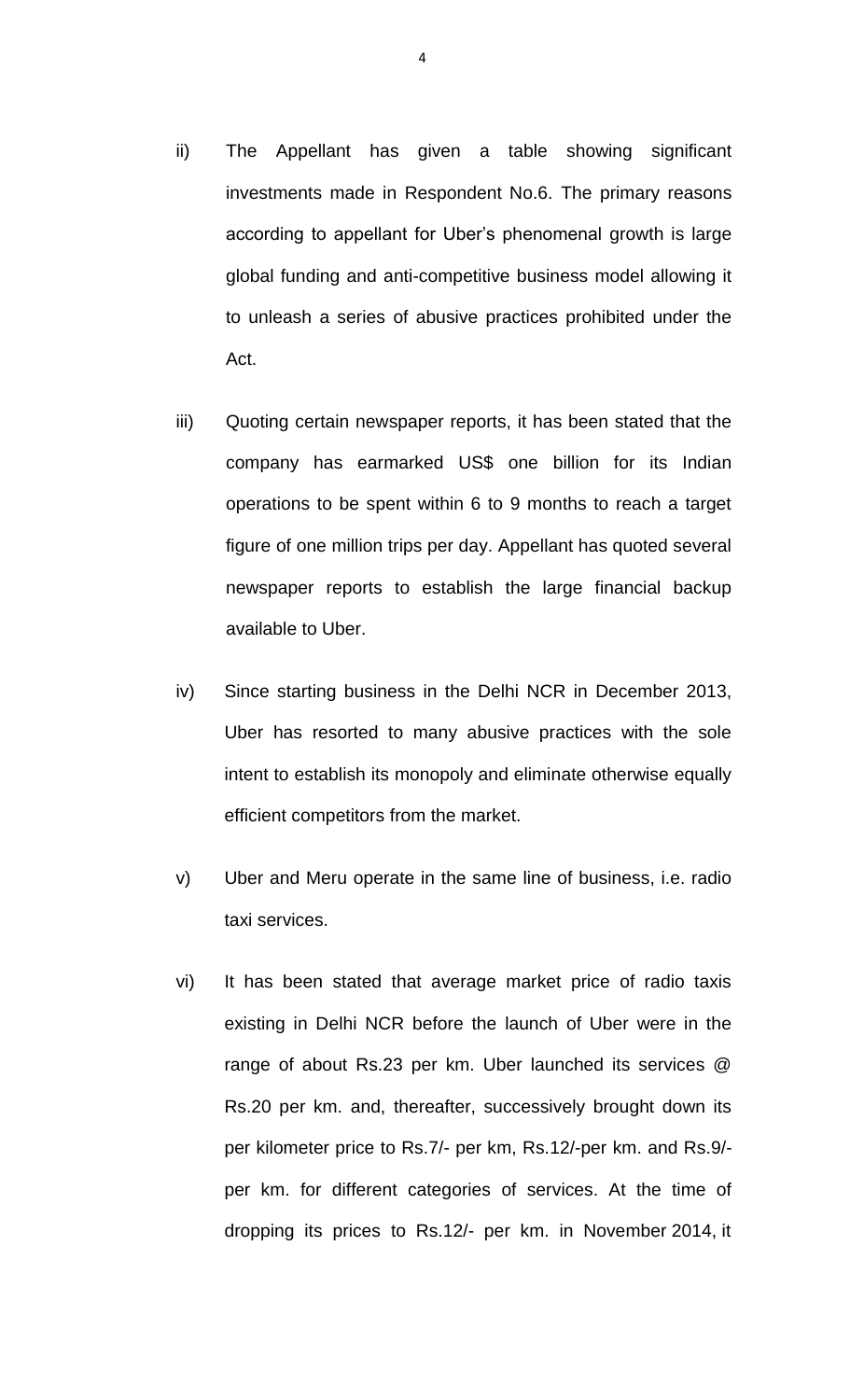offered incentives to first time customers and discounts of subsequent trips. Appellant has quoted the relevant advertisements given out by Uber on that occasion. This price was further brought down from Rs.12/- to Rs.7/- per km. for one of the services. Relevant advertisement has been provided in the information. A list of further discounts and incentives offered by Uber from time to time has been given in para 22 of the information.

- vii) It has been further informed that Uber pays its drivers/car owners attached on its network unreasonably high incentives over and above and in addition to the trip fair received from the passengers. Para 23 of the information provides one such calculation indicating per trip net loss of Rs.204/- to Uber.
- viii) It was informed that as a consequence of these practices, the appellant's market share from 18% in December 2013 came to 11% in September 2015 by number of trips and it lost Rs.107 crores during this period. Uber in this short span increased, from nowhere to a market share of about 50% by the number of trips done on its radio taxi service network. A chart showing respective market share of competing taxi services is reproduced below: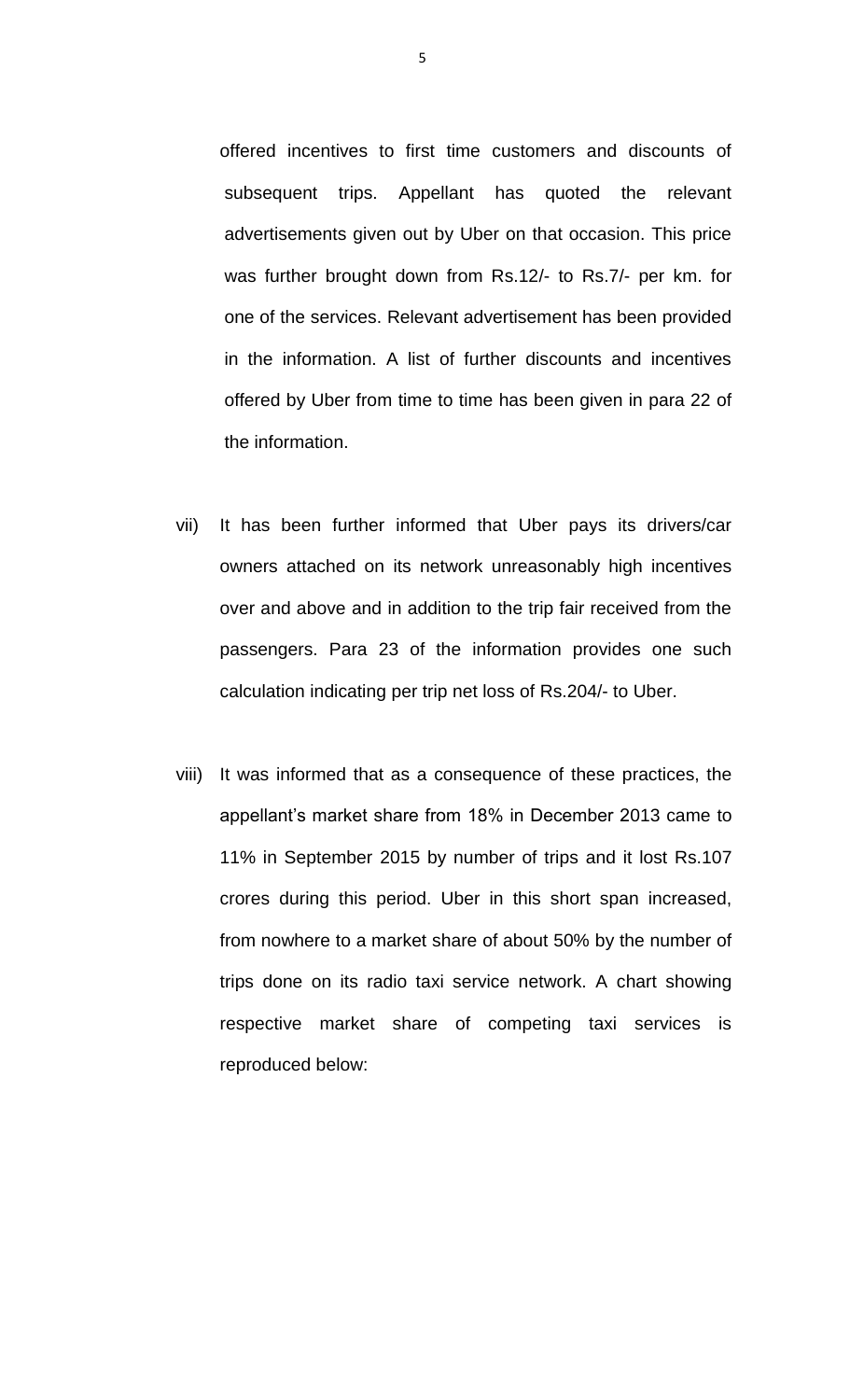| <b>Market Share in Delhi</b> |                   |     |                     |     |           |     |  |  |
|------------------------------|-------------------|-----|---------------------|-----|-----------|-----|--|--|
|                              | <b>Fleet Size</b> |     | <b>Active Fleet</b> |     | Trips/Day |     |  |  |
|                              | Dec'13            |     | <b>SeP'15</b>       |     | Sep'15    |     |  |  |
| Uber                         |                   | 0%  | 6000                | 44% | 33000     | 50% |  |  |
| Meru                         | 1,850             |     | 1455                | 11% | 7384      |     |  |  |
| Ola +                        | 18%               |     | 3800                |     | 11%       |     |  |  |
| <b>TFS</b>                   | 2,800             |     | 28%                 |     | 15200     |     |  |  |
| Easy                         | 28%               |     |                     |     | 23%       |     |  |  |
| Mega                         |                   |     | 1015                |     |           |     |  |  |
| Quick                        | 2,000             |     | 7%                  |     | 4944      |     |  |  |
| <b>Others</b>                | 20%               |     | 540                 |     | 8%        |     |  |  |
|                              | 900               | 9%  | 4%                  |     | 2420      |     |  |  |
|                              | 1,350             | 13% | 480                 |     | 4%        |     |  |  |
|                              | 1,120             | 11% | 3%                  |     | 1485      |     |  |  |
|                              |                   |     | 465                 |     | 2%        |     |  |  |
|                              |                   |     | 3%                  |     | 1395      |     |  |  |
|                              |                   |     |                     |     | 2%        |     |  |  |
| Total                        | 10,020            |     | 13,755              |     | 65,828    |     |  |  |
|                              | 100%              |     | 100%                |     | 100%      |     |  |  |

- ix) It was alleged that Uber which is valued at US \$ 51 billion with an allocation of US\$ one billion for Indian operations has around 6,000 active cars in its fleet of radio taxi doing about 33 thousand trips per day in Delhi NCR. It was informed that Uber is spending about US \$ 885 million to generate a revenue of US \$ 415 million.
- x) The information then went on to give details of the radio taxi service business, evolution of technology, role of GPS based platform, etc. On the issue of market share informant relied upon a market research report produced by New Age Tech Sci Research Private Limited (Tech Sci) which analyzed radio taxi service in Delhi NCR region as on 30<sup>th</sup> September 2015. A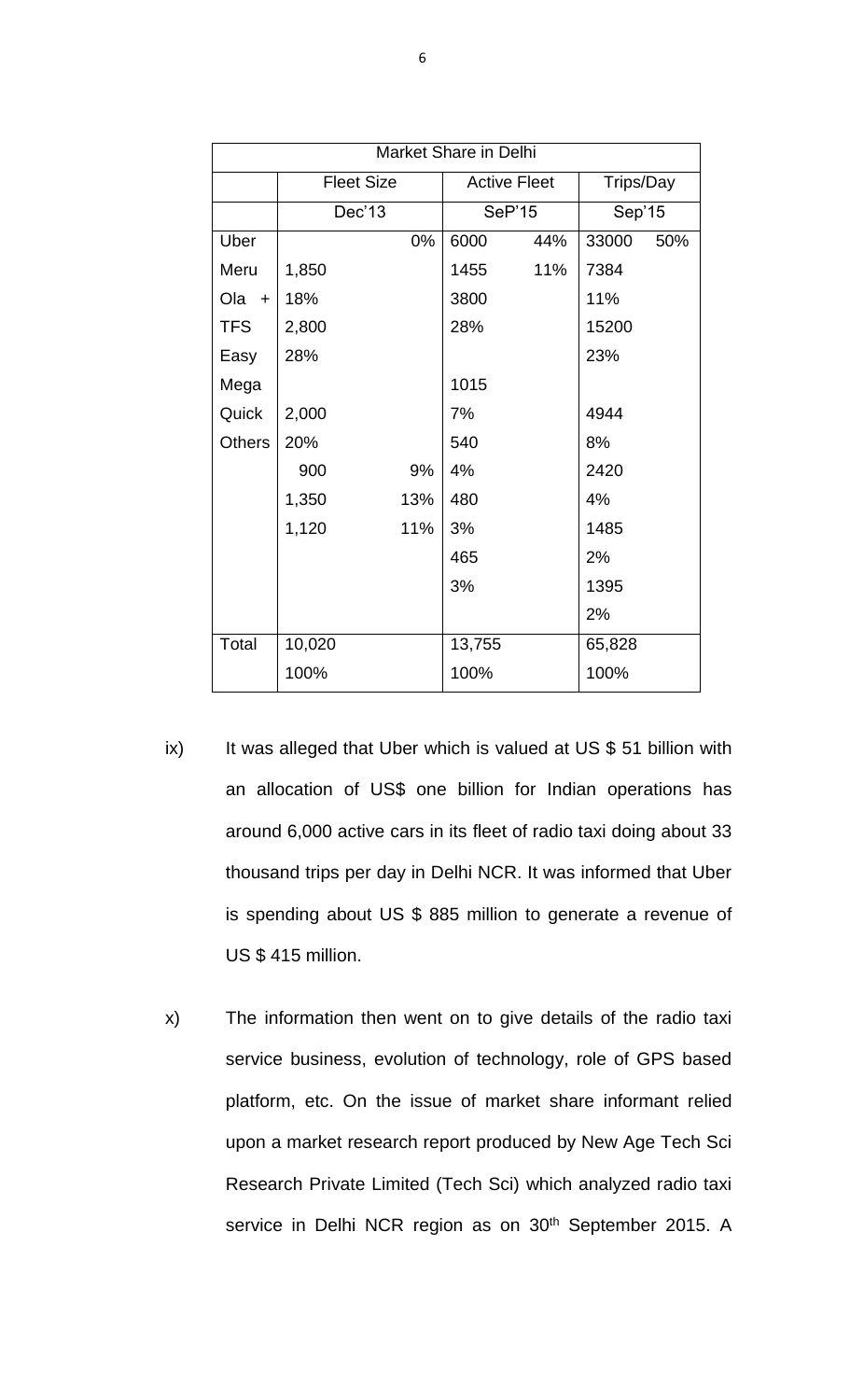summary of market share in terms of fleet size, active fleet size and total trips per day in tabular form extracted from the report is reproduced below:

"Cabs registered with Radio Taxi Service providers and their related trips as extracted out of the afore-mentioned report."

| Share of Radio Taxi Market in Delhi                        |                                      |                            |                                               |                                |                                  |                                   |  |  |
|------------------------------------------------------------|--------------------------------------|----------------------------|-----------------------------------------------|--------------------------------|----------------------------------|-----------------------------------|--|--|
| Radio<br>Taxi<br>Company                                   | Total<br>Fleet<br>[Refer<br>Page 12] | Share of<br>Total<br>Fleet | <b>Active Fleet</b><br>Size Refer<br>Page 13] | Share<br>οf<br>Active<br>Fleet | Total<br><b>Trips</b><br>Per Day | Shared<br><b>Trips</b><br>Per Day |  |  |
| Uber                                                       | 14,500                               | 44%                        | 6,200                                         | 44%                            | 33,000                           | 50.1%                             |  |  |
| Ola                                                        | 7,000                                | 21%                        | 2,400                                         | 17%                            | 9,600                            | 14.6%                             |  |  |
| <b>TFS</b>                                                 | 3,450                                | 11%                        | 1,400                                         | 10%                            | 5,600                            | 8.5%                              |  |  |
| Meru                                                       | 2,380                                | 7%                         | 1,455                                         | 111%                           | 7,384                            | 11.2%                             |  |  |
| Easy                                                       | 1,790                                | 5%                         | 1,015                                         | 7%                             | 4,944                            | 7.5%                              |  |  |
| Quick                                                      | 1,000                                | 3%                         | 480                                           | 3%                             | 1,485                            | 2.3%                              |  |  |
| Mega                                                       | 975                                  | 5%                         | 540                                           | 4%                             | 2,420                            | 3.7%                              |  |  |
| <b>Others</b>                                              | 1,550                                | 0%                         | 465                                           | 3%                             | 1,305                            | 2.1%                              |  |  |
|                                                            |                                      |                            |                                               | 0%                             |                                  | 0.0%                              |  |  |
| Total                                                      | 32,645                               | 100%                       | 13,755                                        | 100%                           | 65,828                           | 100%                              |  |  |
| <b>Notes</b>                                               |                                      |                            |                                               |                                |                                  |                                   |  |  |
| Estimated 30% Active Fleet for Others with 3 trips per day |                                      |                            |                                               |                                |                                  |                                   |  |  |
|                                                            |                                      |                            |                                               |                                |                                  |                                   |  |  |

xi) It has been concluded in the report that on a per trip basis, Uber has 50.1% of the market in Delhi NCR. The information then went on to comment upon the size and resources of the enterprise in terms of Section 19(4) of the Act, size and importance of the competitors and economic power of the enterprise including commercial advantages over competitors,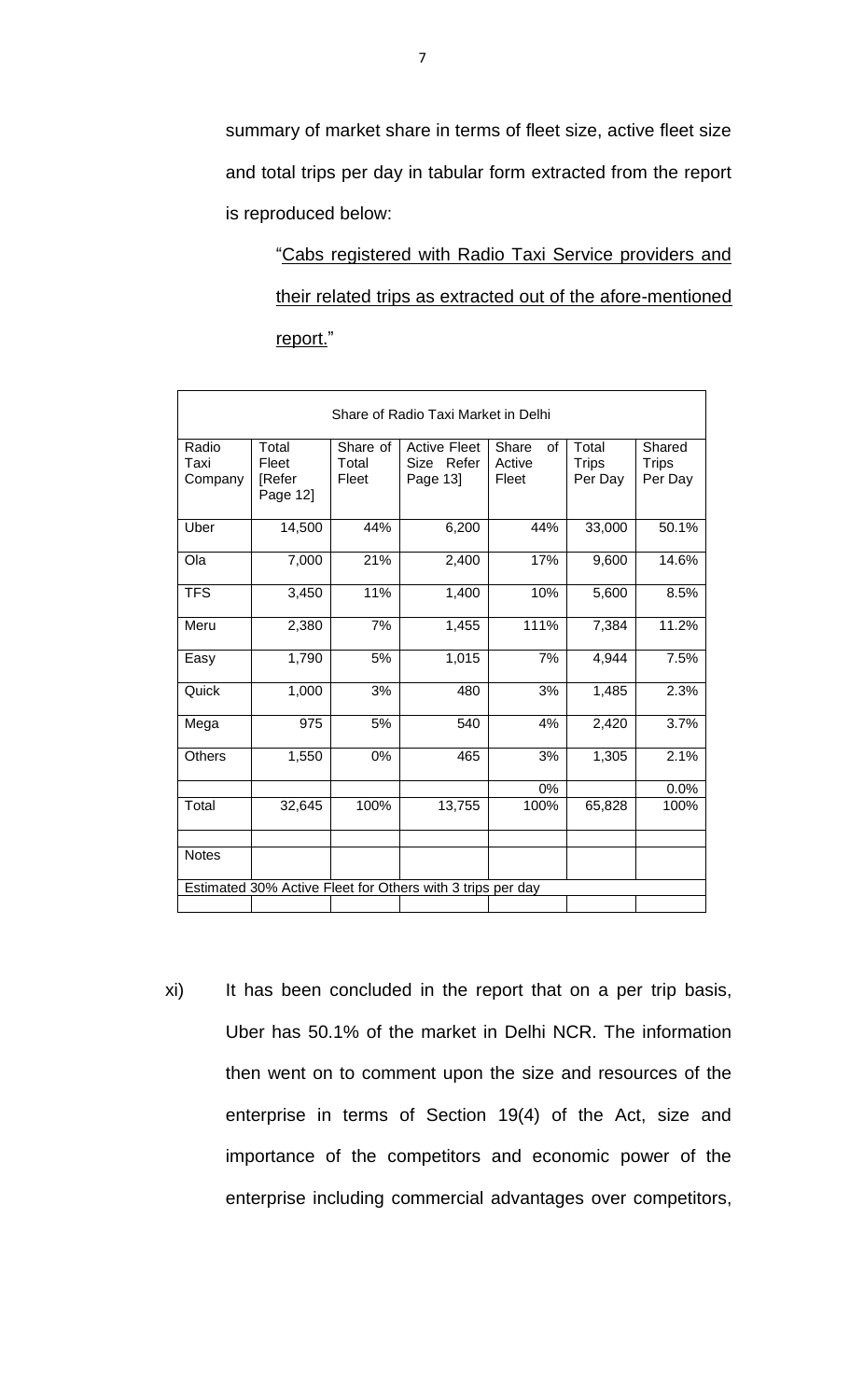dependence of customers on the enterprise and countervailing buying power.

- xii) The informant alleged that Uber has abused its dominance by alluding to predatory pricing and following unfair conditions by virtue of its dominance in the relevantmarket. In paragraph 64 and 65, the information contains allegations relating to the kinds of incentives being offered by Uber to its drivers/partners to build a network effect, the gains that drivers make out of their engagement with Uber, the losses that Uber makes out of every trip and the kind of discounts that Uber offers to its customers.
- xiii) Finally, it was informed that in view of Uber's exiting from China, strategically, India has been considered as the most important market. Since it is flush with resources, Uber is in a position to offer deep pockets to its partners in order to grab a large part of the market and eliminate competition from the market.

5. The Commission considered the facts and allegations given in the information and heard both the parties on 17thNovember 2015. Subsequently, informant made additional written submissions on 30<sup>th</sup> November 2015. Notably no written submissions/affidavits/material was submitted on behalf of Respondent Nos.2 to 6. It was argued on behalf of the respondents that the prerequisite for examining the abuse of dominance is that dominance should be proved. It was stated that the report (Tech Sci)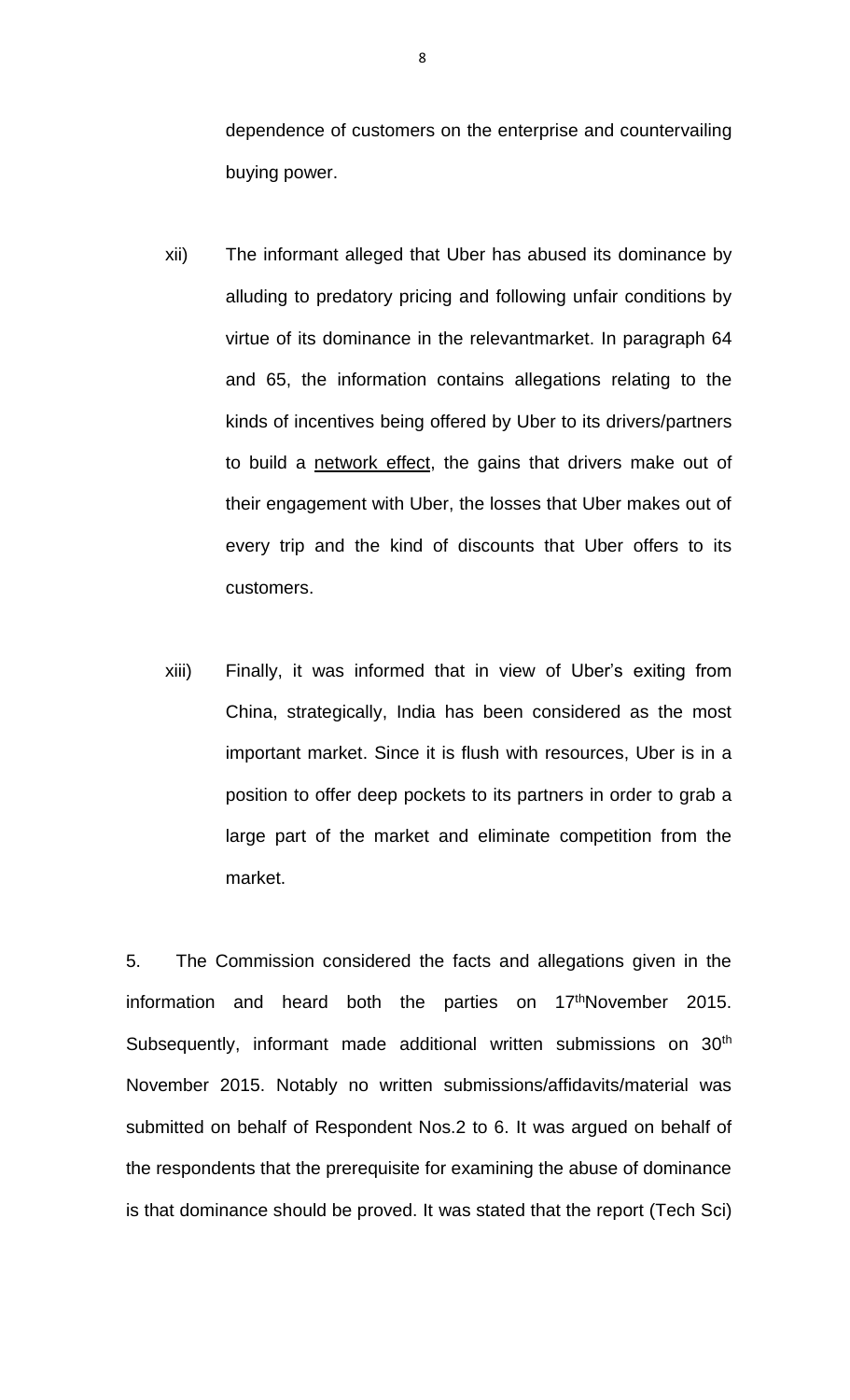on which the appellant was relying upon lacked credibility as while preparing the report, none of the representatives of Uber was interviewed. It was stated that this made the nature of report dubious and it could not be believed. It was also stated that the report was made for business up to 30<sup>th</sup> September 2015 while the information was filed on the 9<sup>th</sup> October, 2015 raising a doubt on the nature of the report as it was impossible to file information so soon after the reporting period was completed.

6. The Commission has not found a prima facie case to order investigation on the following grounds,

- a) The nature of the report on which the appellant has relied upon is controversial as Uber was not interviewed and the findings of this research report were entirely contrary to another report 6Wresearch which had been presented before the Commission in an earlier case Fast Track Call Cabs Pvt. Ltd. vs. ANI Technologies thereby raising doubt about the credibility of the report.
- b) The Commission held Delhi as the relevant market and not Delhi NCR region as requested by the appellant/informant on the grounds that the regulatory framework in relation to taxi services and use of CNG in public transport were different in both the regions.
- c) In view of the Commission, there was a vibrant and dynamic radio taxi service market in Delhi. The Commission did not considerUber to be dominant in the relevant market. Therefore, the Commission decided to close the information under Section 26(2).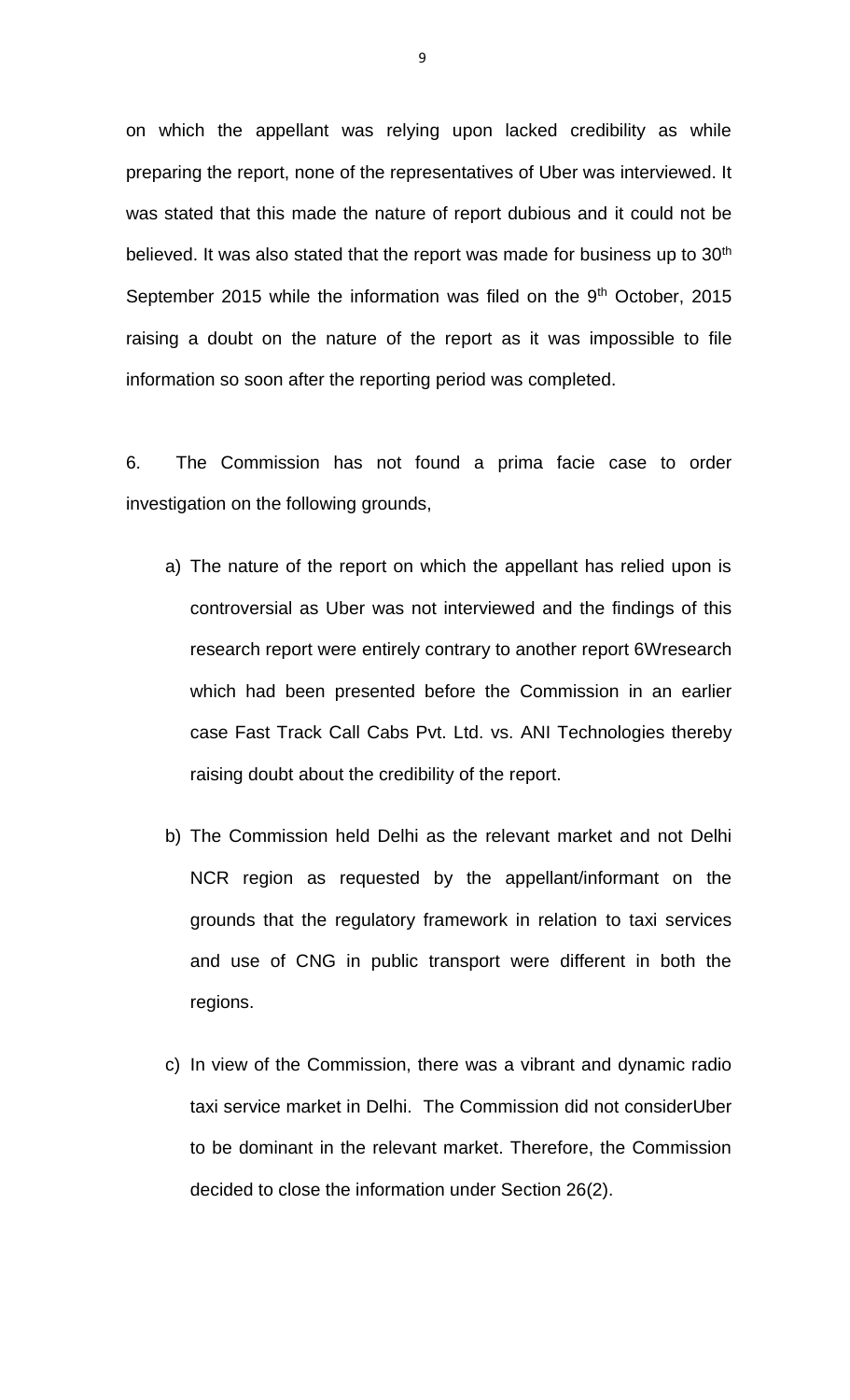7. We have heard the learned counsels from both sides and carefully perused the relevant pleadings, reports and documents placed before us. Dominance has to be examined on the benchmark of Section 4 read with Section 19(4) in order to form a prima facie view in accordance with Section 26(1) of the Act. Section 4 reads as follows:

#### **"Section 4 –Abuse of dominant position**

[(1) No enterprise or group shall abuse its dominant position.]

- (2) There shall be an abuse of dominant position 4 [under sub-section
- (1), if an enterprise or a group].—-

(a) directly or indirectly, imposes unfair or discriminatory—

(i) condition in purchase or sale of goods or service; or

(ii) price in purchase or sale (including predatory price) of goods or service.

Explanation.— For the purposes of this clause, the unfair or discriminatory condition in purchase or sale of goods or service referred to in sub-clause (i) and unfair or discriminatory price in purchase or sale of goods (including predatory price) or service referred to in sub-clause (ii) shall not include such discriminatory condition or price which may be adopted to meet the competition; or

(b) limits or restricts—

(i) production of goods or provision of services or market therefor; or

(ii) technical or scientific development relating to goods or services to the prejudice of consumers; or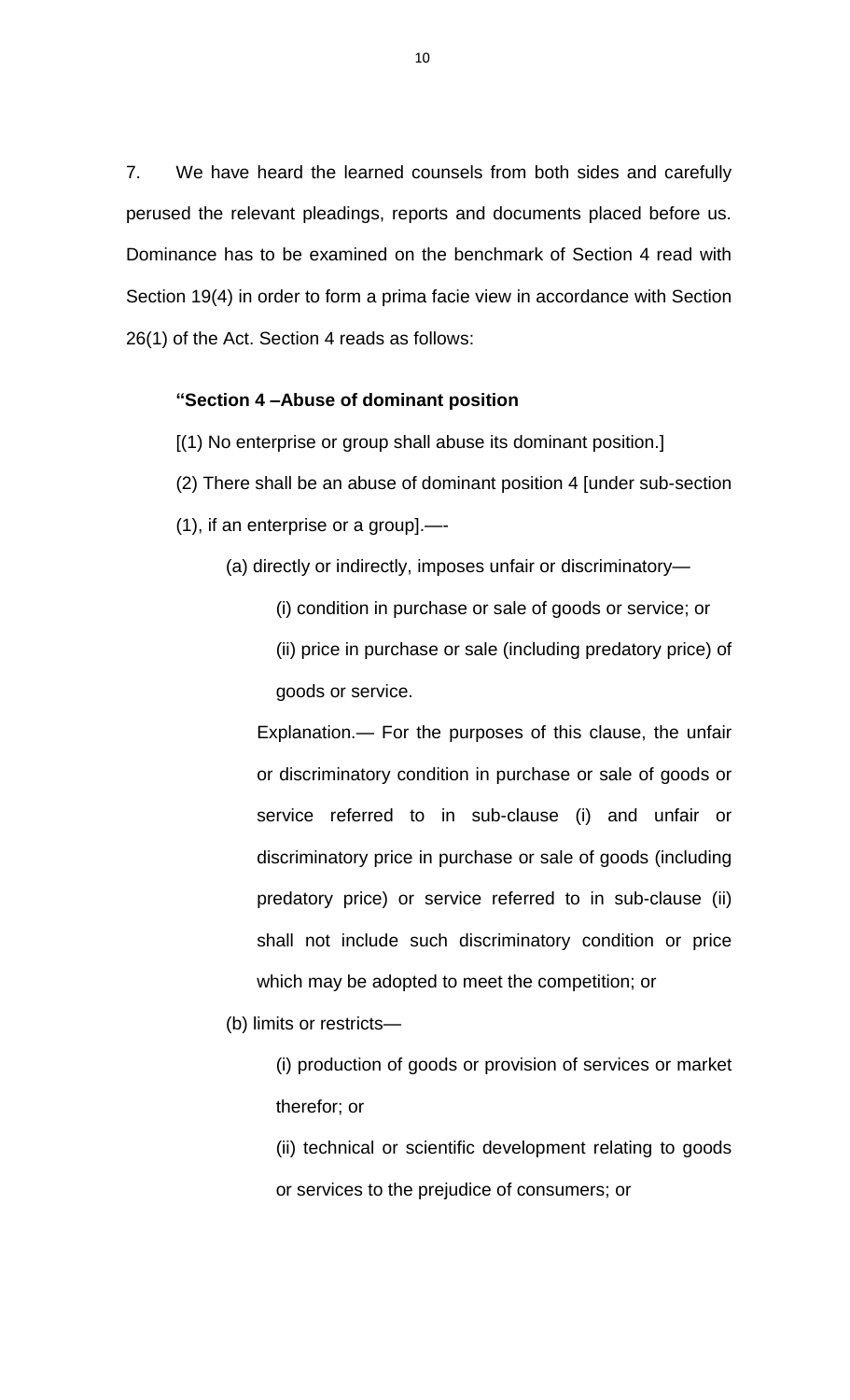(c) indulges in practice or practices resulting in denial of market access [in any manner]; or

(d) makes conclusion of contracts subject to acceptance by other parties of supplementary obligations which, by their nature or according to commercial usage, have no connection with the subject of such contracts; or

(e) uses its dominant position in one relevant market to enter into, or protect, other relevant market."

Explanation.—For the purposes of this section, the expression—

(a) "dominant position" means a position of strength, enjoyed by an enterprise, in the relevant market, in India, which enables it to—

(i) operate independently of competitive forces prevailing in the relevant market; or

(ii) affect its competitors or consumers or the relevant market in its favour;

- (b) "predatory price" means the sale of goods or provision of services, at a. price which is below the cost, as may be determined by regulations, of production of the goods or provision of services, with a view to reduce competition or eliminate the competitors.
- [(c) "group" shall have the same meaning as assigned to it in clause (b) of the Explanation to section 5.]"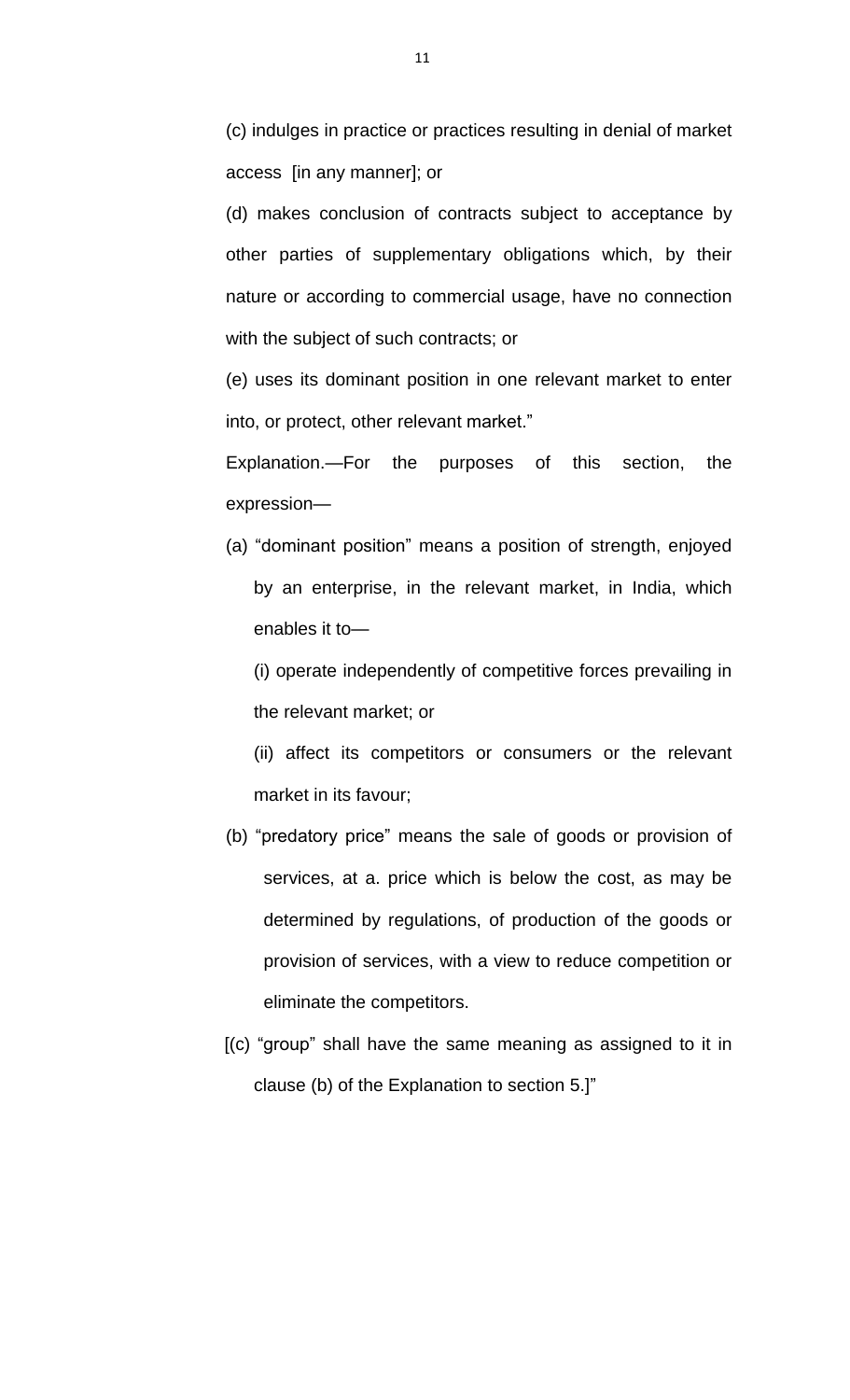8. Section 19(4) relates to the various benchmarks provided under the Act on which existence of dominance has to be examined. Section 19(4) is quoted below:

"The Commission shall, while inquiring whether an enterprise enjoys a dominant position or not under section 4, have due regard to all or any of the following factors, namely:—

- (a) market share of the enterprise;
- (b) size and resources of the enterprise;
- (c) size and importance of the competitors;
- (d) economic power of the enterprise including commercial advantages over competitors;
- (e) vertical integration of the enterprises or sale or service network of such enterprises;
- (f) dependence of consumers on the enterprise;
- (g) monopoly or dominant position whether acquired as a result of any statute or by virtue of being a Government company or a public sector undertaking or otherwise;
- (h) entry barriers including barriers such as regulatory barriers, financial risk, high capital cost of entry, marketing entry barriers, technical entry barriers, economies of scale, high cost of substitutable goods or service for consumers;
- (i) countervailing buying power;
- (j) market structure and size of market;
- (k) social obligations and social costs;
- (I) relative advantage, by way of the contribution to the economic development, by the enterprise enjoying a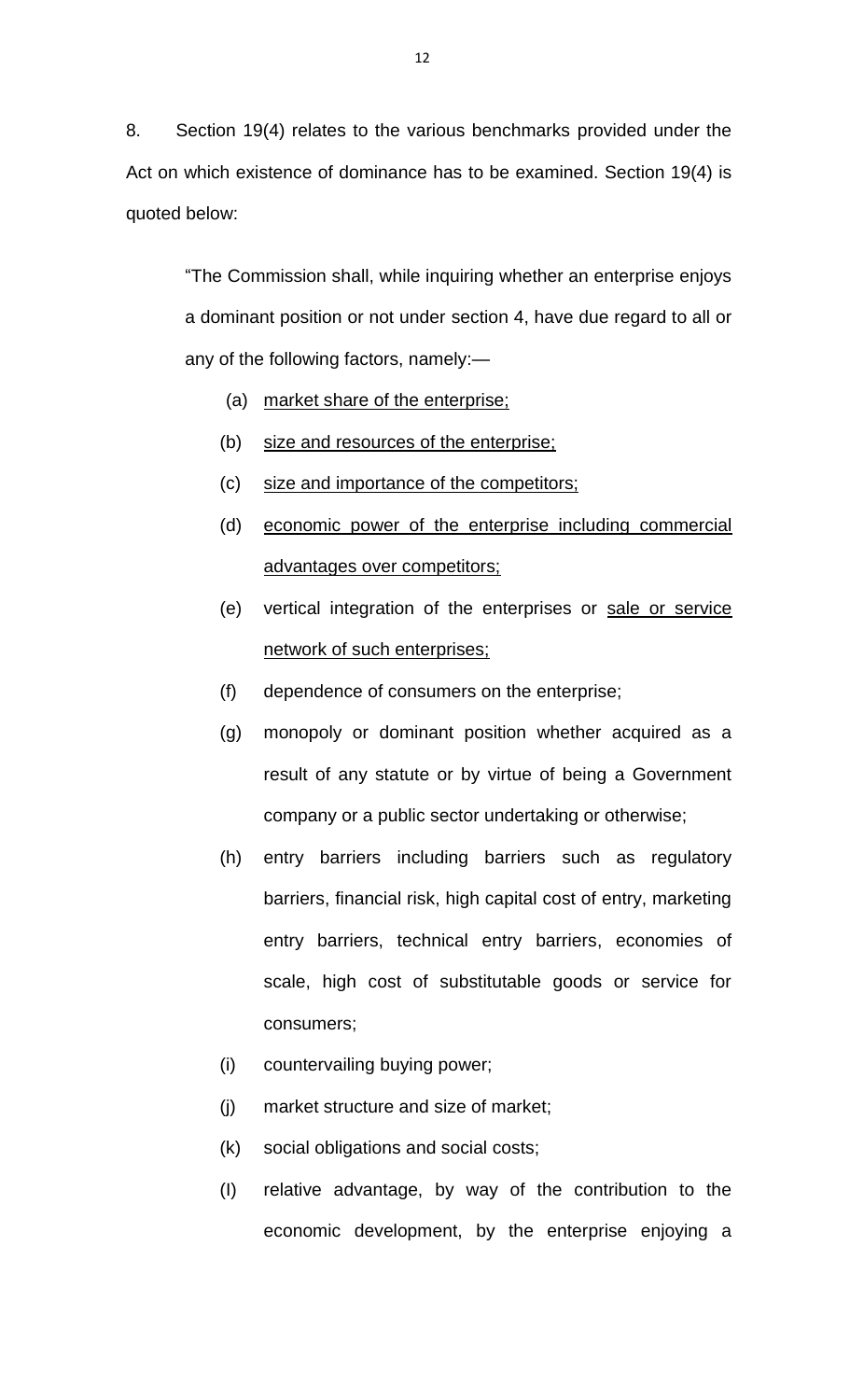dominant position having or likely to have an appreciable adverse effect on competition;

(m) any other factor which the Commission may consider relevant for the inquiry."

Section 26(1) and (2) are also quoted :

(emphasis supplied)

**"26. Procedure for inquiry under section 19]** -- (1) On receipt of a reference from the Central Government or a State Government or a statutory authority or on its own knowledge or information received under section 19, if the Commission is of the opinion that there exists a prima facie case, it shall direct the Director General to cause an investigation to be made into the matter:

Provided that if the subject matter of an information received is, in the opinion of the Commission, substantially the same as or has been covered by any previous information received, then the new information may be clubbed with the previous information.

(2) Where on receipt of a reference from the Central Government or a State Government or a statutory authority or information received under section 19 the Commission is of the opinion that there exists no prima facie case, it shall close the matter forthwith and pass such orders as it deems fit and send a copy of its order to the Central Government or the State Government or the statutory authority or the parties concerned, as the case may be."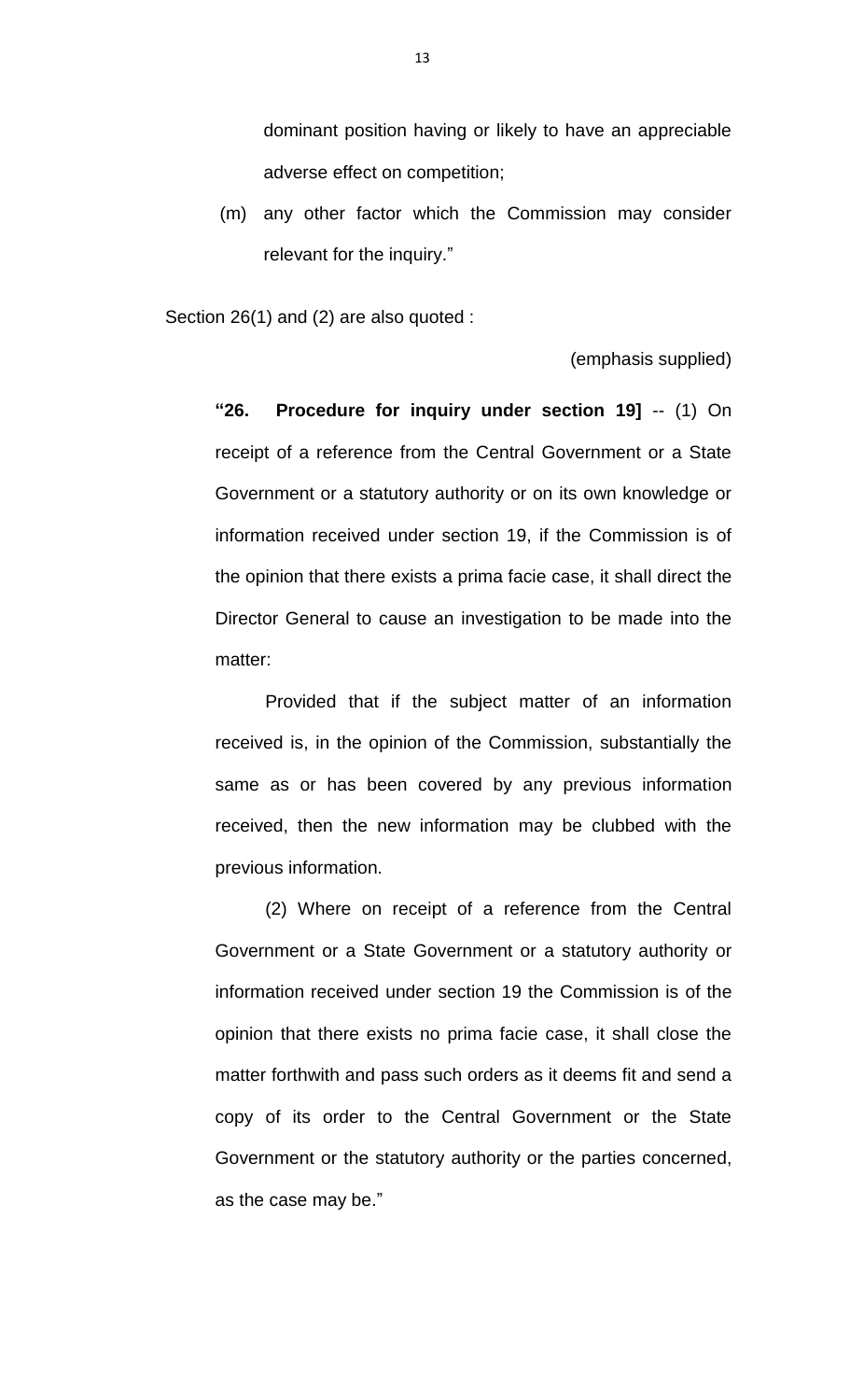9. According to Section 26(1) on receipt of a reference/information, if the Commission is of the opinion that "there exists a prima facie case, it shall direct the Director General to cause an investigation to be made into the matter." If in the opinion of the Commission "there exists no prima facie case", it shall close the matter forth with. There is a plethora of jurisprudence on the scope of Section 26(1) and (2). Both sides from their own perspectives relied upon Competition Commission of India vs. SAIL (2010) 10 SCC 744. The appellant also drew our attention to this Tribunal's decision in Appeal No.51/2014 North East India Petroleum Dealers Association vs. Competition Commission of India and others and a few other cases decided by the Tribunal on the scope of Section 26(1). The gist of jurisprudence developed so far on the basis of decisions made by the Commission, this Tribunal and higher Courts is that on receipt of an information from any of the sources mentioned in the Act, the Commission on the basis of the information, the preliminary conference allowed under Regulation 17 of the General Regulations, using the material and documents placed before it form a prima facie view whether a case exists for directing an investigation by the Director General. In case the Commission is not in a position to form a view even after having considered information, material, documents and listening to the parties by virtue of the preliminary conference, it will close the matter. We have eschewed the temptation of quoting from decided cases.

10. In a matter where abuse of dominance has been alleged, the most crucial exercise is to form an opinion about dominance of the relevant entity in the relevant market. In order to form an opinion on dominance, the first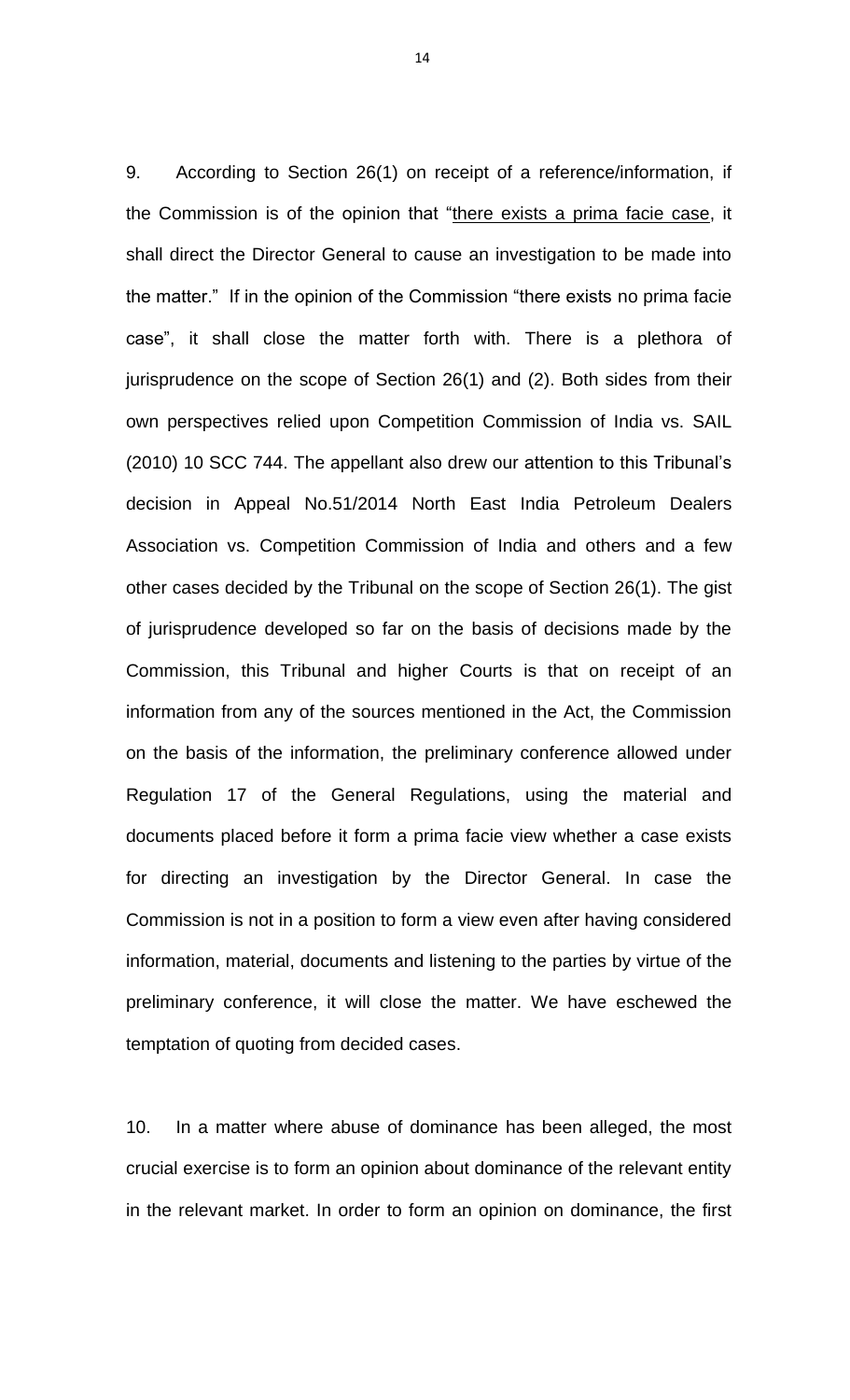step is to delineate a relevant market. While the information suggested Delhi NCR region as the relevant market, the Commission considered Delhi as the relevant market. In order to justify the Commission's opinion, it has been stated in the impugned order that since transport is a State subject under the Constitution, the radio taxi services market is largely regulated by the State Transport authorities. Thus the conditions of competition appear to be homogenous only in a city/State. According to the Commission, since the regulatory architecture in Delhi is quite different from that operating in the NCR, they were persuaded to consider Delhi as the relevant geographic market. The Commission has further stated as follows:

"The demarcation of Delhi as a separate relevant geographic market is further corroborated by the fact that the app (i.e. applications) designed by such aggregators (i.e. OP, OLA etc.) also specifically distinguish between taxis available for booking within Delhi and those available for booking for commuting from Delhi to NCR. Therefore, it appears that the radio taxis operating in Delhi region face homogenous competitive constraints distinct from those prevailing in other cities/States."

11. As far as the relevant product market is concerned, the Commission has agreed with the suggestion given by the informant, i.e. radio taxi services to be the relevant product market. The appellant has argued that the Commission's understanding of the regulatory framework is not correct and on the practical side also, the Commission has taken a wrong view by not agreeing to consider Delhi NCR as the relevant geographic market.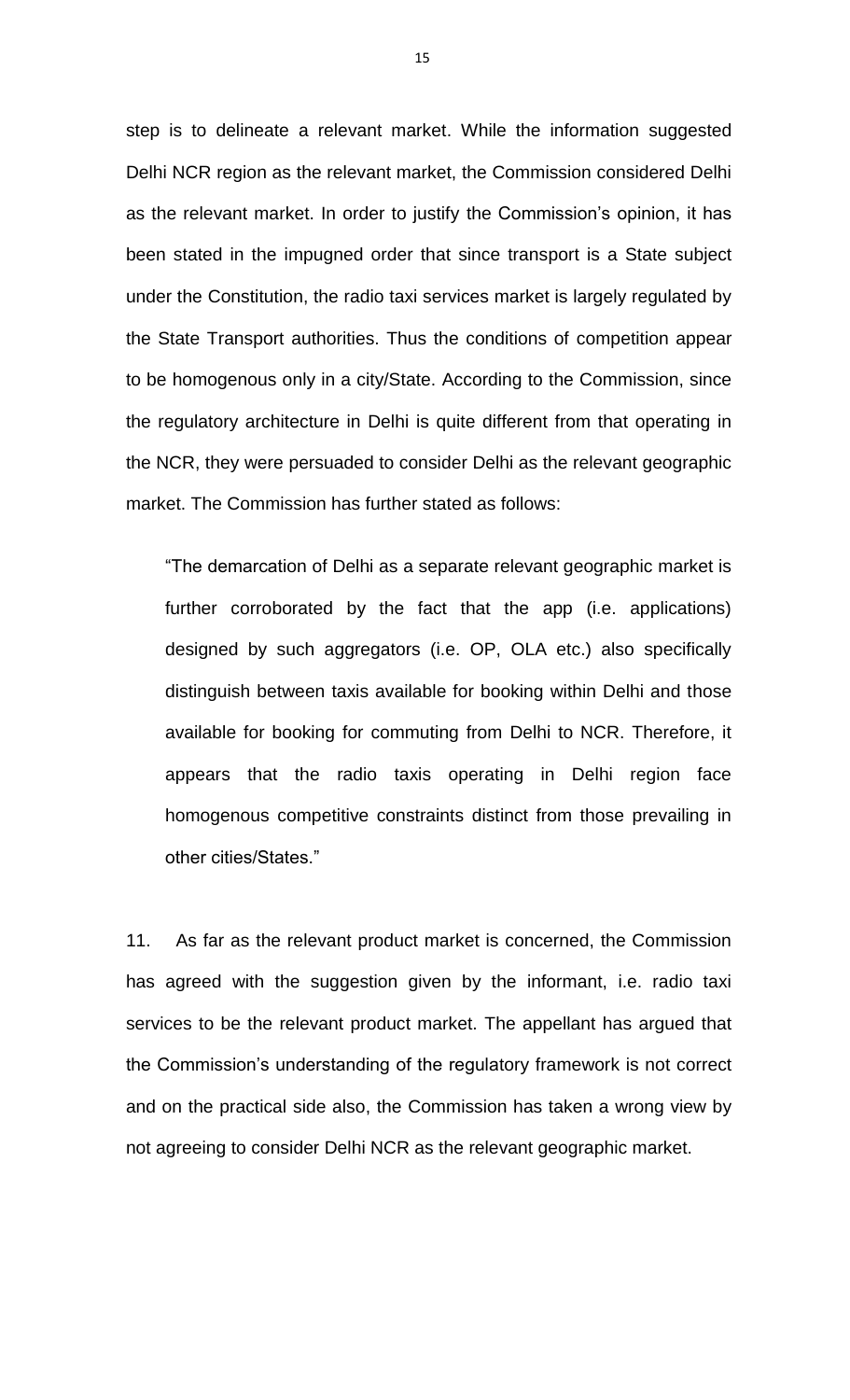12. We may at this point reiterate that at the stage of Section 26(1), a determination on relevant market is only prima facie and deeper determinative exercise is not required. It is a matter of common knowledge that customers can move from one point in NCR to another point calling taxis on telephone/internet platforms. Neither in the practical sense nor even in the regulatory sense, the kind of distinction made by the Commission exists. The Commission had referred to High Court of Delhi order on the mandate on the use of CNG in public transport within NCT. We were informed by the appellant that this mandate has been revised by the Supreme Court to cover the entire NCR of Delhi. A copy of the order has been placed on the file. Further as far as the consumer is concerned, a seamless movement between two points within the NCR is a more pragmatic way of looking at any transport regulation as customers are not affected by political demarcations. Thirdly, according to Motor Vehicle Act, taxis which operate under a tourist agency permit are not constrained to operate within municipal limits and taxis such as Uber and Ola use tourist taxi permits. Therefore, on all of these counts, restricting relevant geographic market to Delhi NCT was an error. In our opinion, the relevant geographic market on a prima facie basis should have been radio taxi service in Delhi NCR. However, we must hastily point out that we do not want to be determinative on this issue as at this stage we are not inclined to go into the merits of the matter but we are simply responding to the approach the Commission has adopted in this particular matter.

13. On the issue of dominance, the Commission has stated that respondent had raised doubt about the credibility of the Tech Sci report on some grounds. The Commission recalled its consideration of another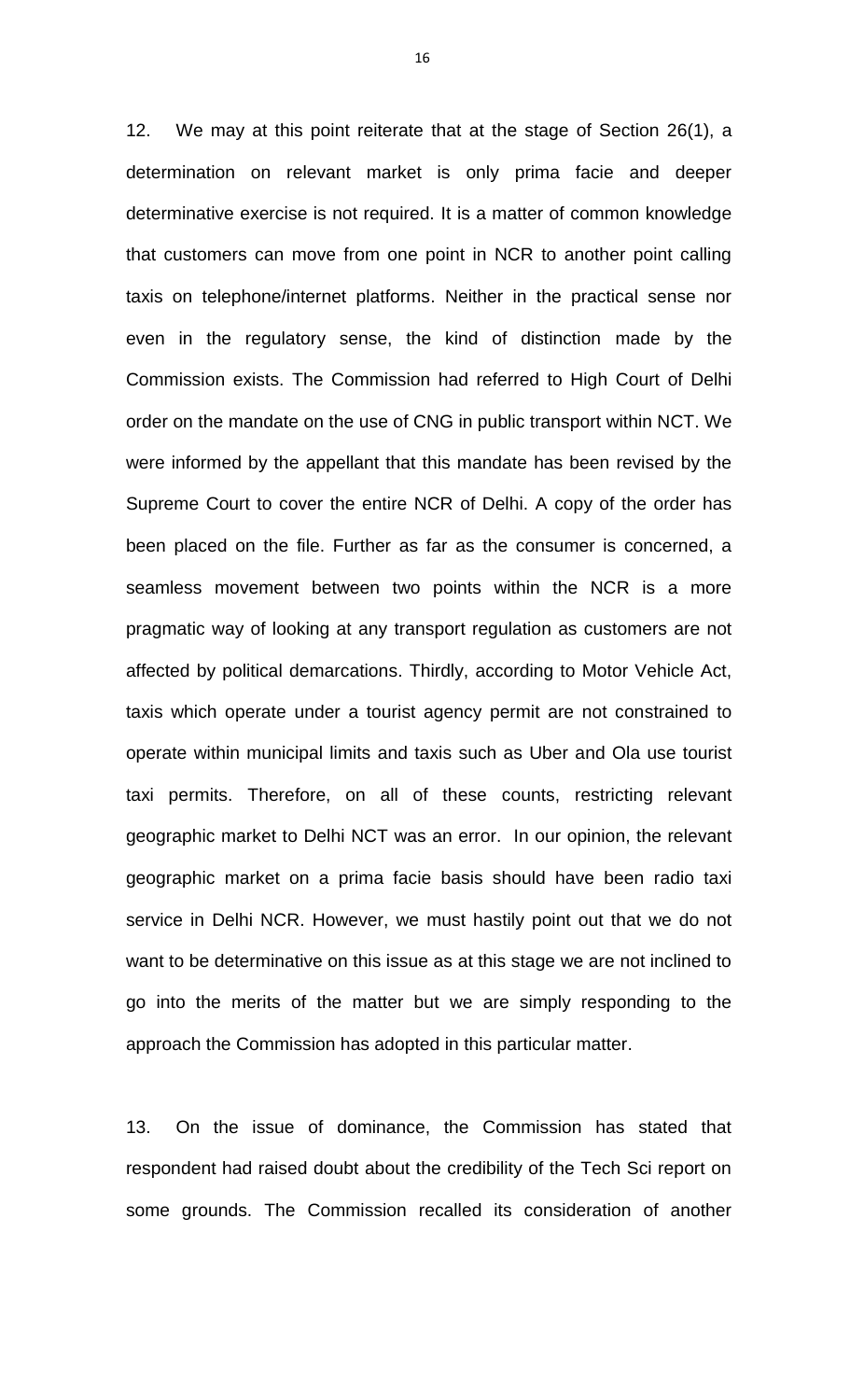research report called 6Wresearch Report which had come before it in an earlier consideration wherein another radio taxi service, Ola had been reported to be in dominance. Since the two research reports in question showed contrary results, the Commission decided to ignore both of them but then in subsequent paragraph alluded to a combined reading of the two reports. If the Commission had ignored both these reports, then there was no reason for the Commission to give a combined reading to both of them as it was difficult to say which part was being excluded by the Commission from each report and what parts were being read. The appellant had argued before the Commission that the 6Wresearch Report was dated in time and since Uber did not operate in two months of November and December 2014, due to regulatory restriction this report, which was dated March 2015, did not have realistic figures for Uber, thereby Ola was shown in dominance in terms of market share.

14. The appellant has, argued that Tech Sci Report had statistics till 30<sup>th</sup> September, 2015 and was, therefore, updated. It was further argued that the Commission has relied upon size of the fleet and not the number of trips. It may also be noted that in an earlier consideration on information filed by M/s. Fast Track in relation to radio taxi service in Bangalore, the Commission had given credence to a research report prepared by Tech Sci. It may further be observed that the data presented in the Tech Sci Report has simply been denied by Uber in the preliminary conference but nothing in writing or by way of material has been presented by Uber to assist the Commission in making an assessment about the size and share of the market. They have not controverted the figures factually. If they did not believe the correctness of the Tech Sci figures, they had the option of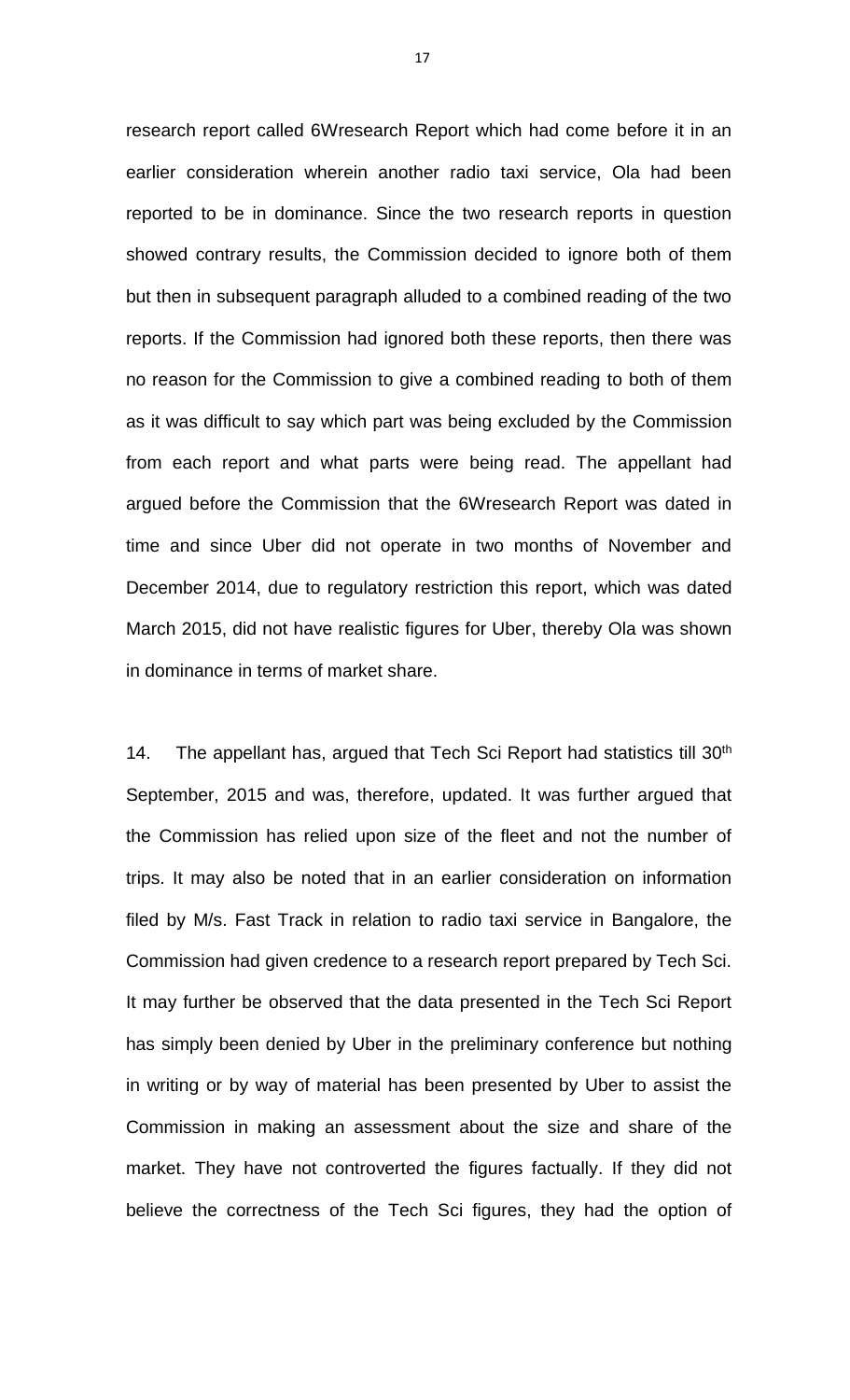giving their own figures. They offered to do so under confidentiality but perhaps the matters ended there itself.

15. We, therefore, feel that the Commission's approach was not consistent in this respect. Tech Sci Report had made certain statistical reporting which had not been challenged in substantive terms by the respondents except by raising doubts about the credibility of the report. Even an affidavit was not placed on their behalf. Since the objective of Section 26(1) is to formulate a prima facie view, the information along with material and facts made available should have been enough for the Commission to formulate an opinion. It may be noted that while 6Wresearch report was not accepted by the Commission in Mega Cabs, the Tech Sci report on Bangalore had been accepted by it in Fast Track. Further the fact that two reports being referred, which had contrary results to show, could have been a good reason for the Commission to order an investigation to reach a decision on a matter which has attained significant interest in the Indian market place.

16. This examination also needs to look at the provisions of Explanation a to Section 4. It explains that dominant position means a 'position of strength'. It does not say that this position of strength necessarily has to come out of market share in statistical terms. The assistance in this respect to the Commission comes from Sub-Clause (i) and (ii) of Explanation 1 read with Section 19(4). The cumulative effect of this exercise would be that the Commission would not be constrained to look at only the market share of the enterprise but it will have to look at other Sub-Clauses of Section 19(4) particularly Sub-Section (b), (c), (d) and (e). The information made available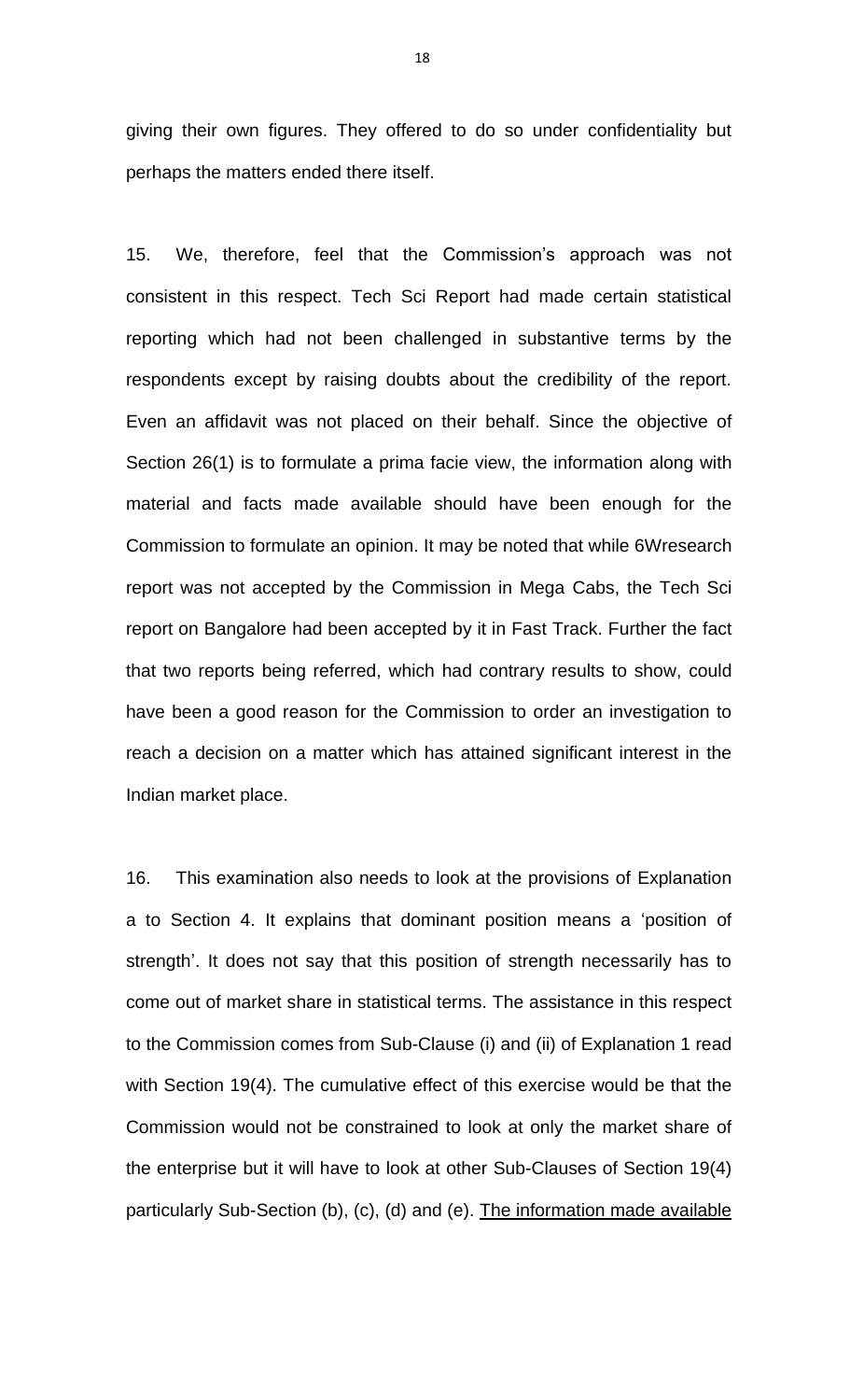by the informant/appellant should be seen in the context of overall picture as it exists in the radio taxi service market in terms of status of funding, global developments, statements made by leaders in the business,the fact that aggregator based radio taxi service is essentially a function of network expansion and there was adequate indication from the respondent that network expansion was one of the primary purpose of its business operation. Further, availability of financial resources and existence of discounts and incentives associated with the model of business adopted by the respondents are good supporting reasons to suggest that the issue of dominance needs to be seen from a perspective that does not limit to the market share of the enterprise alone. If necessary, the figures on financial flows by ways of investment in India could have been verified through appropriate measures.

(emphasis supplied)

17. While discussing as above, we do not intend to say that Uber is necessarily in a dominant position. The Tech Sci Report shows that Uber's market share in terms of various parameters is as follows:

| Fleet size        | 44.42% |
|-------------------|--------|
| Active fleet size | 41.38% |
| Number of trips   | 50.1%  |

Thus on all three parameters, the figures were quite close to halfway mark. We cannot ignore the fact that besides the appellant, there are a few very small players in the market who can be seriously affected, if any of the bigger players adopts anti-competitive practices.

18. Aggregator based radio taxi service is a relatively new paradigm of public transport in Indian cities which has revolutionized the manner in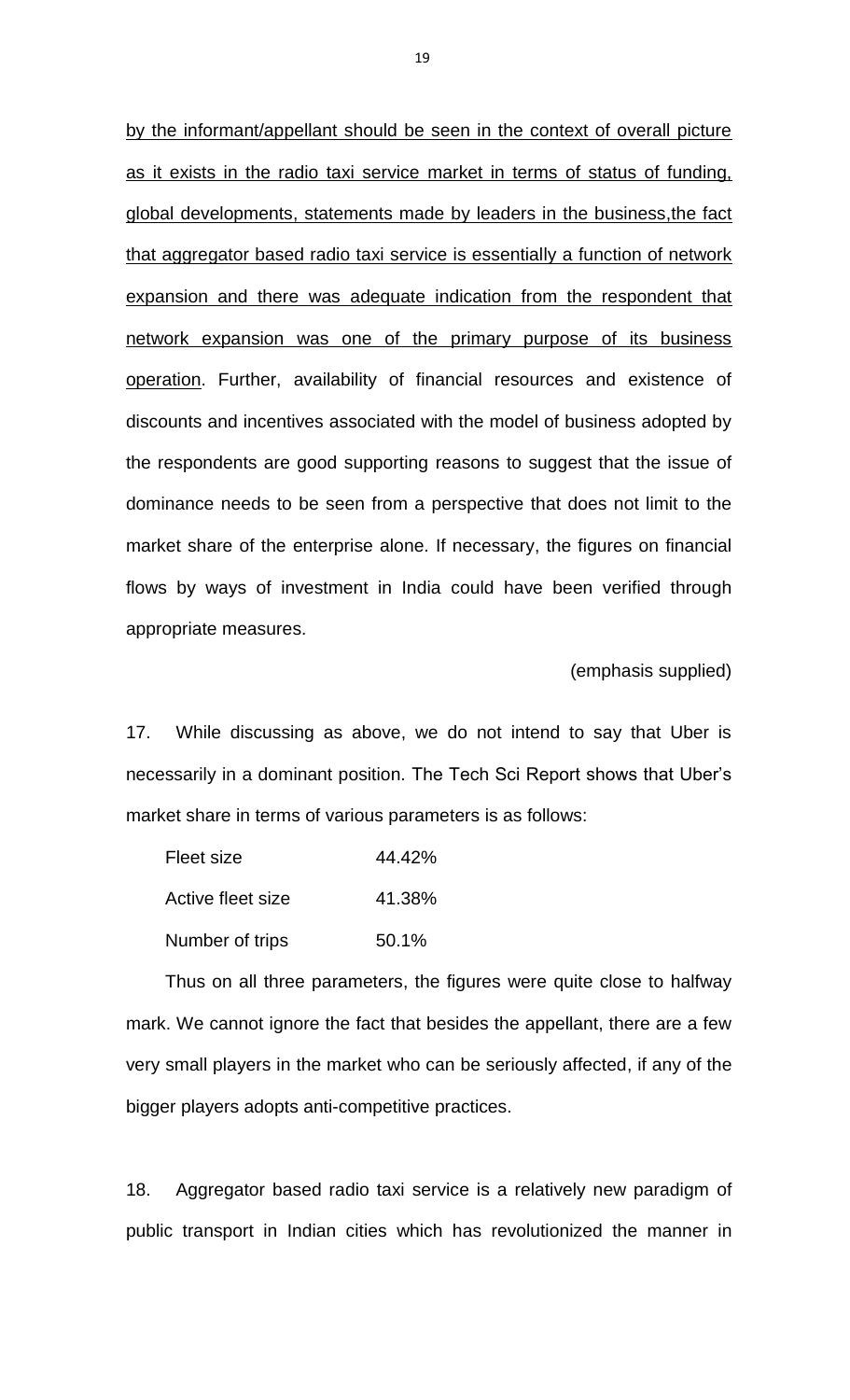which we commute and work. Reportedly, it has done wonders to consumer satisfaction in whichever city it has started. Therefore, it cannot be said definitively that there is an abuse inherent in the business practices adopted by operator such as respondents but the size of discounts and incentives show that there are either phenomenal efficiency improvements which are replacing existing business models with the new business models or there could be an anti-competitive stance to it. Whichever is true, the investigations would show.

19. In our view there is a good enough reason for Director General to investigate this matter. It will also help in settling an issue which has agitated business discourse for quite some time. In several jurisdictions, it has been done with different shades of judicial consequences. We, therefore, think that the facts on the record are enough to trigger an investigation by the DG. If he finds that the dominance of Uber is not made out, the follow up to that will not happen.

20. In view of our discussion, we accept the appeal and direct the DG to conduct an investigation into the allegations contained in the information filed by the appellant and submit report to the Commission within the period prescribed under the Act. If the Director General is unable to submit report within 60 days and there exists good reasons for seeking extension of time, then he may approach the Commission for grant of time to complete the investigation.